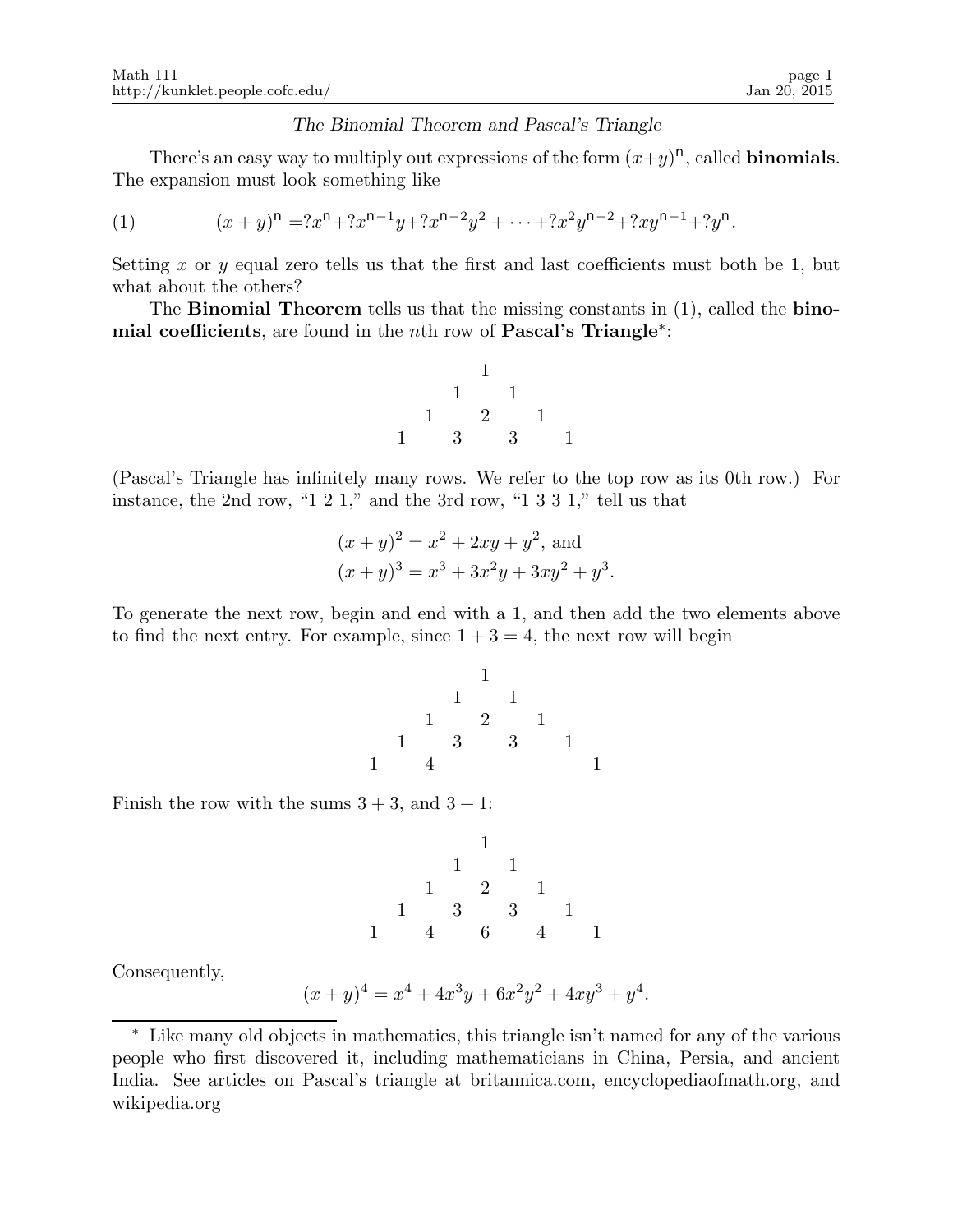To see why this works, consider the problem of expanding  $(x + y)^3$ . You could find  $(x+y)^3$  by multiplying  $(x+y)^2$  by  $(x+y)$ :

$$
(x + y)3 = (x2 + 2xy + y2)(x + y)
$$
  
= x<sup>3</sup> + 2x<sup>2</sup>y + xy<sup>2</sup>  
+ x<sup>2</sup>y + 2xy<sup>2</sup> + y<sup>3</sup>  
= x<sup>3</sup> + 3x<sup>2</sup>y + 3xy<sup>2</sup> + y<sup>3</sup>.

Similarly, you could find  $(x+y)^4$  by multiplying  $(x+y)^3$  by  $(x+y)$ :

$$
(x + y)4 = (x3 + 3x2y + 3xy2 + y3)(x + y)
$$
  
= x<sup>4</sup> + 3x<sup>3</sup>y + 3x<sup>2</sup>y<sup>2</sup> + xy<sup>3</sup>  
+ x<sup>3</sup>y + 3x<sup>2</sup>y<sup>2</sup> + 3xy<sup>3</sup> + y<sup>4</sup>  
= x<sup>4</sup> + 4x<sup>3</sup>y + 6x<sup>2</sup>y<sup>2</sup> + 4xy<sup>3</sup> + y<sup>4</sup>.

Notice that each coefficient in the expansion of  $(x+y)^3$  or of  $(x+y)^4$ , with the exception of the beginning and ending 1s, is the sum of the two neighboring coefficients in the row above. When we use one row of the Pascal's triangle to generate the next, we're performing this process without the extraneous symbols.

Example 1: Expand:  $(x - y)^6$ .

We'll need the 6th row of Pascal's Triangle. Starting where we left off,

1 4 6 4 1 1 5 10 10 5 1 1 6 15 20 15 6 1

Since  $x - y$  is  $x + (-y)$ , Pascal's Triangle allows us to expand the binomial as powers of x and of  $-y$ :

$$
(x + (-y))^6 = x^6 + 6x^5(-y)^1 + 15x^4(-y)^2 + 20x^3(-y)^3 + 15x^2(-y)^4 + 6x(-y)^5 + (-y)^6
$$

To get rid of the parentheses, observe that

$$
(-y)^2 = (-1)^2 y^2 = y^2, \t (-y)^3 = (-1)^3 y^3 = -y^3,
$$
  
\n
$$
(-y)^4 = y^4, \t (-y)^5 = -y^5,
$$
  
\n
$$
(-y)^6 = y^6, \t (-y)^7 = -y^7,
$$

etc., so the expansion simplifies to

$$
(x - y)^6 = x^6 - 6x^5y^1 + 15x^4y^2 - 20x^3y^3 + 15x^2y^4 - 6xy^5 + y^6
$$

end Example 1